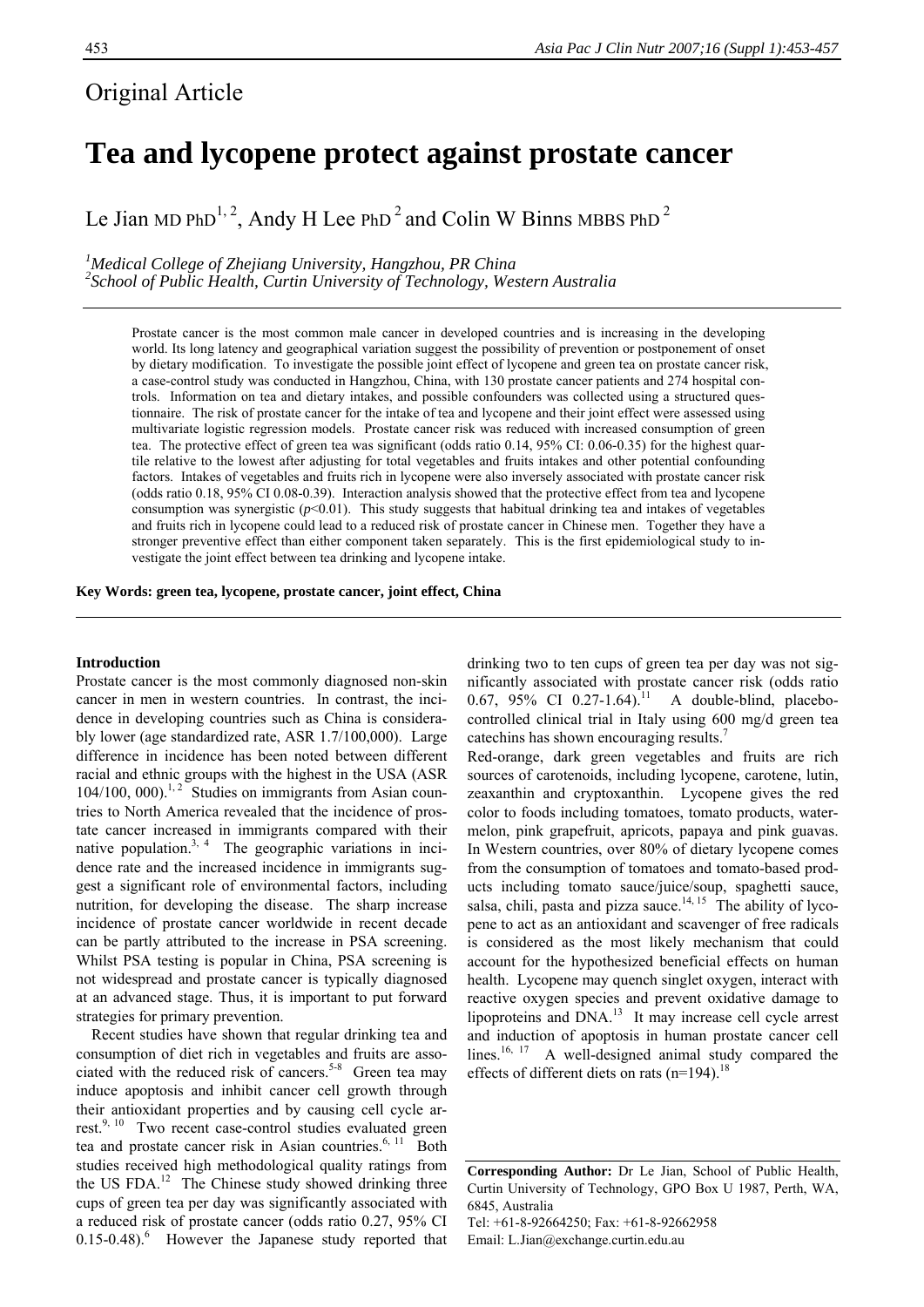Rats fed with tomato powder experienced a significant (26%) decrease in prostate cancer specific mortality. The epidemiological study providing the strongest evidence thus far concerning tomatoes and prostate cancer prevention was a cohort study in the  $USA^{19}$  This study followed 47,894 men. Raw tomatoes and tomato sauce were the only fruits or vegetables from a 131-item FFQ found to be associated with a reduced risk of prostate cancer with RR=0.74 (95% CI: 0.58-0.93) and RR=0.66 (95% CI: 0.49-0.90), respectively. Our recent case-control study in Chinese men also showed a protective effect of redorange vegetables and fruits rich in carotenoids against prostate cancer.<sup>20</sup>

The majority of studies so far have focused on individual foods or nutrients. However free-living populations are simultaneously exposed to a variety of food items in one meal. Phytochemicals in whole meals may behave differently to individual compounds given in experimental situations. These complex exposure situations may result in different health outcomes. Thus, investigating the health benefit of different diets and phytochemicals in terms of their joint effects is necessary in order to understand their underlying protective mechanism against cancers. This study aims to assess the possible joint effect of tea and lycopene on prostate cancer risk.

#### **Methods**

### *Subjects*

The subjects were men residing in Zhejiang Province for at least 10 years and over 45 years of age. They were recruited during 2001 and 2002 at eight public hospitals in Hangzhou, capital of Zhejiang Province located in southeast China. Potential participants with a history of stroke or Alzheimer's disease were excluded to avoid memory error. Cases were confirmed by histopathological reports of prostate adenocarcinoma. Controls were recruited in the same hospitals during the same period and had no previous diagnosis of malignancies confirmed by physical examination, x-ray, operation or biopsy. Among the 140 cases recruited, 130 (93%) were interviewed and 10 (7%) declined to participate in the study, including one with Alzheimer's disease. Of the 284 eligible controls identified, 274 (96.5%) participated in the study. Two men (3.5%) with Alzheimer's disease and one with a history of stroke were excluded.

## *Data collection*

The interviews were conducted using a structured questionnaire which included a quantitative FFQ component. The interviewer was blind to the final diagnosis when doing the interviews. The study protocol included instructions to follow the printed questionnaire exactly to avoid bias. The reproducibility and validity of the FFQ were assessed by several methods.<sup>21</sup> Information on demographic characteristics, family history of prostate cancer, height, weight and physical activity, and medical history were also collected. A reference recall period (5 years before diagnosis for cases and 5 years before interview for controls) was adopted. Interviews were usually conducted in the presence of next-of-kin to assist in recall. The study was approved by the Human Research Ethics Committee of Curtin University, the Zhejiang hospital

administration and the doctors in charge of the relevant wards. Informed consent was sought prior to interview.

#### *Dietary assessment*

The FFQ contained questions on 130 food items including all foods in the usual diet of Zhejiang residents. The habitual frequencies and quantities of foods consumed per meal were recorded.

#### *Tea assessment*

Tea drinking questions included both qualitative and quantitative measurements. Participants were first classified as "ever" or "never" (less than once per month) habitual tea drinkers. Information on consumption pattern was then collected from those "ever" tea drinkers. The details of measurement can be obtained from our previous paper.<sup>6</sup>

#### *Physical activity assessment*

Information on habitual physical activity was assessed in terms of type, intensity and duration. Daily metabolic equivalent task (MET) scores were calculated by multiplying the reported duration of any activity by the respective intensity score and then summing over all activities.<sup>22</sup>

## *Statistical analysis*

The data analysis was undertaken using the SPSS package (version 11; SPSS Inc., Chicago, IL, USA). Independentsamples t, Mann-Whitney and Chi-square tests were used to compare the demographic characteristics and potential risk factors between cases and controls. Energy and nutrient intakes were calculated using the Chinese nutrient database established by the Institute of Nutrition and Food Health, Chinese Academy of Preventive Medicine.<sup>23</sup> Conversion of lycopene from food items was undertaken using the U.S. Department of Agriculture Database (USDA) because of no available Chinese database. $^{24}$  The level of supplementations among the participants were very low, therefore, they were not included in the analysis. Risk of prostate cancer for the intake of tea and lycopene and their joint effect were assessed by odds ratios (ORs) and their 95% confidence intervals (95% CI) using unconditional multivariate logistic regression models. Each fitted regression equation adjusted for age, height, weight, body mass index (BMI), locality, education, income, marital status, family history of prostate cancer, physical activities (MET), intakes of fat and caloric. The quantities of tea and lycopene intakes were classified into quartiles. Adjusted ORs were obtained with the lowest quartile as the reference category. In addition, when assessing green tea consumption, fresh vegetables and fruits were included for adjustment in the model. Meanwhile, when assessing lycopene intakes, green tea intakes were weighted in the model. When assessing their joint effect, a new variable (joint effect of tea and lycopene) was generated according to the match of each pair of established quartiles. For example, if the case was both in the lowest quartile of green tea and lycopene consumptions, he was classified into the lowest quartile of the new variable, and vice versa. If intakes of green tea and lycopene were not in the same category (level) e.g. green tea intake was in the lowest quartile but lycopene intake wasn't, they were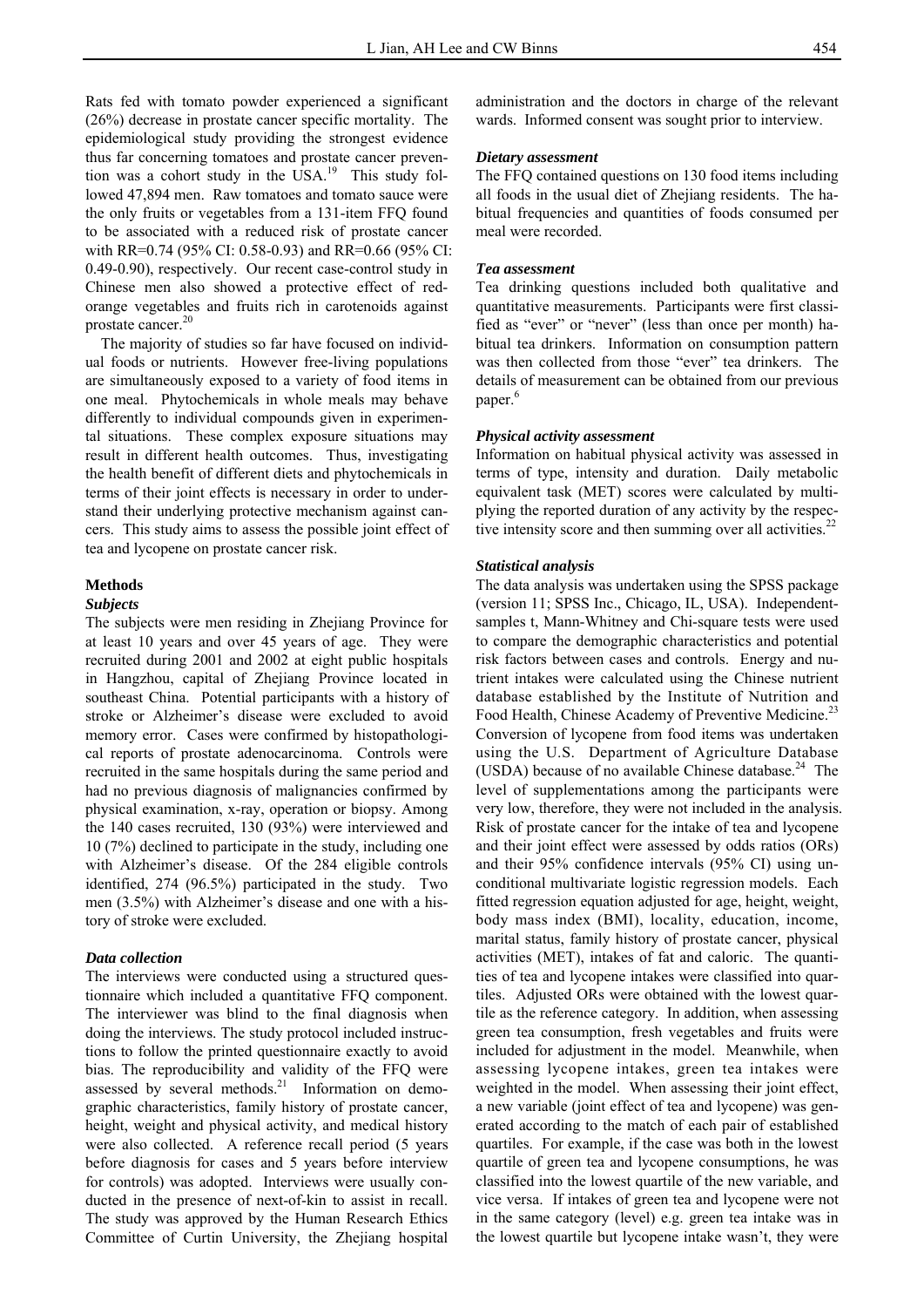#### **Table 1.** Characteristics of participants

|                                                                          | Cases $(N=130)$ | Controls $(N=274)$ |
|--------------------------------------------------------------------------|-----------------|--------------------|
|                                                                          |                 |                    |
| Age at interview, mean years (SD)                                        | 72.7(7.1)       | 71.4 (7.2)         |
| Height, mean cm (SD)                                                     | 168(5.3)        | 169(5.6)           |
| Weight*, mean kg (SD)                                                    | 66(10.3)        | 65(9.9)            |
| BMI*, mean kg m <sup>-2</sup> (SD)                                       | 23.4(3.1)       | 22.7(3.1)          |
| Locality of residence, $N$ (%)                                           |                 |                    |
| Urban                                                                    | 97 (74.6)       | 207(75.5)          |
| Rural                                                                    | 33(25.4)        | 67(24.5)           |
| Education, $N$ (%)                                                       |                 |                    |
| No formal education                                                      | 18(13.8)        | 29(10.6)           |
| Primary                                                                  | 37(28.5)        | 78 (28.5)          |
| Secondary                                                                | 44 (33.8)       | 110(40.1)          |
| Tertiary                                                                 | 31(23.8)        | 57(20.8)           |
| Personal monthly income in $2000(RMB)$ , N $(^{9}$ <sub>0</sub> )        |                 |                    |
| $\leq 500$                                                               | 24(18.5)        | 50(18.2)           |
| 501-1000                                                                 | 55 (42.3)       | 113(41.2)          |
| 1001-2000                                                                | 43(33.1)        | 99(36.1)           |
| $\geq 2001$                                                              | 8(6.2)          | 12(4.4)            |
| Marital status, $n$ $\left(\frac{9}{6}\right)$                           |                 |                    |
| Married.                                                                 | 114(87.7)       | 245 (89.4)         |
| Widowed, divorced, separated                                             | 16(12.3)        | 29(10.6)           |
| Prostate cancer in first-degree relatives*, $N$ (%)                      |                 |                    |
| No                                                                       | 111(85.4)       | 241 (88.0)         |
| Yes                                                                      | 3(2.3)          | 0(0.0)             |
| Unclear                                                                  | 16(12.3)        | 33(12.0)           |
| Weekly MET                                                               | 157(59.2)       | 157(55.4)          |
| Fat, mean $g \, day^{-1}(SD)$                                            | 60.3(24.6)      | 56.2(20.7)         |
| Calorie, mean kcal day <sup>-1</sup> (SD)                                | 2386 (809)      | 2333 (619)         |
| Fresh vegetables and fruits <sup>*</sup> , mean g day <sup>-1</sup> (SD) | 500 (321)       | 865 (478)          |
| Drink tea*, $N$ (%)                                                      |                 |                    |
| No                                                                       | 58 (44.6)       | 55(20.1)           |
| Yes                                                                      | 72 (55.4)       | 219 (79.9)         |
| * $p<0.05$                                                               |                 |                    |

**Table 2**. Quartiles of green tea, lycopene and their joint effect on prostate cancer risk

|                                         | Cases | Controls | Crude OR | $(95.0\%$ C.I.) | $OR^{\dagger}$ | $(95.0\% \text{ C.I.})$ |
|-----------------------------------------|-------|----------|----------|-----------------|----------------|-------------------------|
| Green tea leaves (g day <sup>-1</sup> ) |       |          |          |                 |                |                         |
| (1)0                                    | 58    | 53       | 1.00     |                 | 1.00           |                         |
| $(2)$ 0.3-2.9                           | 50    | 110      | 0.42     | $(0.25 - 0.69)$ | 0.45           | $(0.25 - 0.82)$         |
| $(3)$ 3.0-4.9                           | 13    | 48       | 0.25     | $(0.12 - 0.51)$ | 0.24           | $(0.10 - 0.57)$         |
| $(4) \ge 5$                             | 9     | 63       | 0.13     | $(0.06 - 0.29)$ | 0.13           | $(0.05 - 0.32)$         |
| Lycopene $(\mu g \text{ day}^{-1})$     |       |          |          |                 |                |                         |
| $(1)$ <1609                             | 55    | 68       | 1.00     |                 | 1.00           |                         |
| $(2)$ 1609-3081                         | 32    | 69       | 0.57     | $(0.33 - 0.99)$ | 0.47           | $(0.25 - 0.86)$         |
| $(3)$ 3081-4917                         | 30    | 69       | 0.54     | $(0.31 - 0.94)$ | 0.40           | $(0.21 - 0.77)$         |
| (4) > 4917                              | 13    | 68       | 0.24     | $(0.12 - 0.47)$ | 0.17           | $(0.08 - 0.39)$         |
| Joint effect of tea & lycopene          |       |          |          |                 |                |                         |
| $(1)$ Low                               | 24    | 15       | 1.00     |                 | 1.00           |                         |
| $(2)$ Other combinations $\frac{1}{x}$  | 92    | 192      | 0.30     | $(0.15 - 0.60)$ | 0.28           | $(0.13 - 0.59)$         |
| $(3)$ Middle                            | 11    | 31       | 0.22     | $(0.09 - 0.57)$ | 0.21           | $(0.08 - 0.57)$         |
| (4) High                                | 3     | 36       | 0.05     | $(0.01 - 0.20)$ | 0.03           | $(0.01 - 0.16)$         |

† Variables adjusted for: age at interview, locality (urban, rural), education (none, primary, secondary, tertiary), family income (RMB, ≤500, 501-1000, 1001-2000, ≥2001), marital status (married, widowed/divorced/separated), family history of prostate cancer (yes, no, uncertain), MET, BMI, fat intakes and calories. In addition, when analyzing green tea leaves intakes, total fresh vegetables and fruits were adjusted and when analyzing lycopene intakes, green tea consumption was adjusted. <sup>‡</sup>Intakes of green tea and lycopene were not in the same category (level) e.g. green tea intakes in the lowest quartile bur lycopene intakes in the highest quartile

categorized as "other combinations".

# **Results**

Table 1 shows the characteristics of the participants. Demographic characteristics such as age, education, income and marital status were similar in both groups, as

well as fat and caloric intakes. Compared with the controls, cases tended to have higher BMI, more prostate cancer patients in the family, drank less tea and ate less fresh vegetables and fruits.

The relationships between green tea drinking, lycopene intakes and prostate cancer risk are presented in Table 2.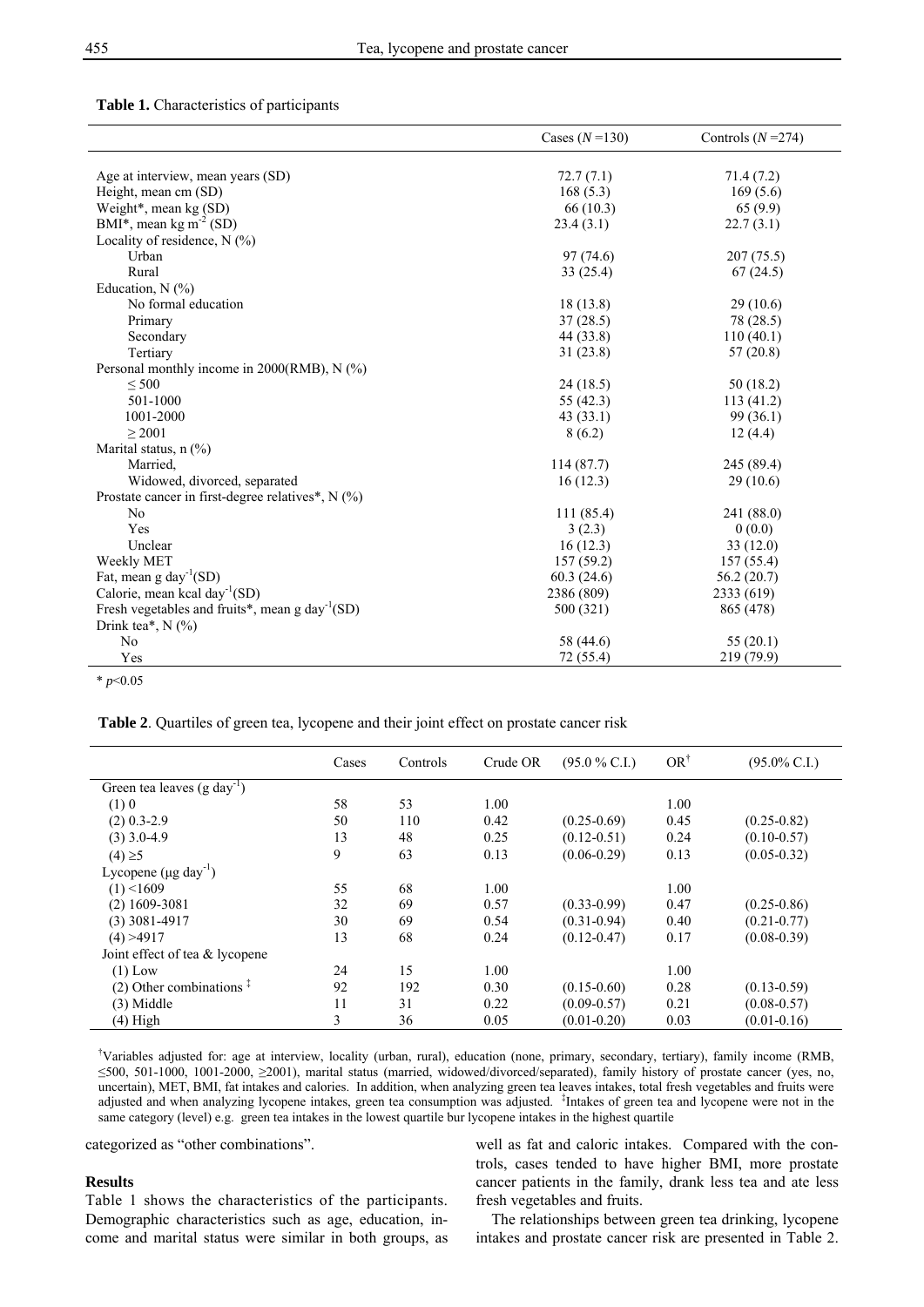|                    | Lycopene<br>intakes | Cases $(\% )$ | Controls $(\%)$ | Adjusted OR (95%CI) |       |
|--------------------|---------------------|---------------|-----------------|---------------------|-------|
| Green tea drinking |                     |               |                 |                     |       |
| LOW                | Low                 | 74 (56.9)     | 88 (32.1)       | 1.00                |       |
| LOW                | High                | 34(26.2)      | 75 (27.4)       | $0.44(0.25-0.78)$   | 0.005 |
| High               | Low                 | 13(10.0)      | 49 (17.9)       | $0.26(0.13-0.54)$   | 0.000 |
| High               | High                | 9(6.9)        | 62(27.6)        | $0.11(0.05-0.26)$   | 0.000 |
| Interaction        |                     |               |                 | $0.20(0.09-0.44)$   | 0.000 |

**Table 3.** Interactions of tea and lycopene on prostate cancer using binary variables

† Variables adjusted for: age at interview, locality, education, family income, marital status, family history of prostate cancer, MET, BMI, fat intakes and calories.

After adjusting for age, family history of prostate cancer and other demographic characteristics, BMI, MET, fat, caloric and fresh vegetables and fruits intakes, the OR was 0.13 (95% CI 0.05-0.32) for men who consumed at least 5 g green tea leaves daily compared with non-tea drinkers. Similarly, men who consumed over 4917μg of lycopene daily had adjusted OR 0.17 (95% CI 0.08-0.39) compared with the lowest quartile  $(\leq 1608.6\mu g \, day^{-1})$  of intake.

The possible joint effects and interactions of tea and lycopene on prostate cancer risk are presented in Table 2 and Table 3. Compared with the independent effects of tea and lycopene on the cancer risk, the joint effect was 0.03 (95% CI 0.007-0.164) in high dose combination group relative to low dose combination group. The adjusted OR was 0.11 (95%CI 0.05-0.26) for high dose of both green tea and lycopene intakes relative to low dose of tea and lycopene intakes.

#### **Discussion**

Many risk factors such as age, race, and family history cannot be controlled. However, research on risk of prostate cancer suggests that some environmental and lifestyle factors might be modified to achieve better outcome in terms of decreasing the risk of the cancer.<sup>5, 6, 14, 25</sup> In this study, we observed the synergistic protective effect of green tea and lycopene against prostate cancer.

In recent years, there are increasing number of epidemiological studies on "functional food" and their correlations with cancers. Phytochemicals in plants are often considered as the major bioactive compounds with human health benefits linked to their antioxidant activities. Unfermented green tea leaves contain up to 30 percent dry weight of tea polyphenols. $24$  Lycopene is the most abundant carotenoid in tomatoes, tomato products and watermelon. While both green tea and lycopene have been shown to prevent prostate cancer, we have found no published studies examined their joint effects on prostate cancer. As prostate cancer is a multifactor disease and food is consumed in meals, studies of the interactions of protective factors may provide useful information on prevention. The joint effects and the high consumption of tea and fresh vegetables and fruits in Asian countries may partially explain the different clinical incidence of prostate cancer between countries. To the best of our knowledge, this is the first report that investigated the possible joint effect of green tea and lycopene consumption on prostate cancer risk in Chinese people, a population with low risk of the cancer.

Nevertheless, attempt to investigate the joint effect of dietary factors on the risk of prostate cancer via a casecontrol study is vulnerable to selection and information bias. However, effort has been made to minimize the selection bias by recruiting participants from eight major public hospitals including four provincial hospitals and four city hospitals in Hangzhou. The low refusal rate of participation in both case and control groups may also indirectly demonstrate our effort in minimizing selection bias. Because of the latency of the cancer, the reference recall period was set at five years before diagnosis for cancer cases and five years before interview for controls. Therefore, the food and tea consumptions could represent habitual intakes before the onset of the disease. More detailed information on tea and food consumption was collected in our study than other studies such as a recent cohort study from Japan, in which, only one question related to tea consumption and 36 on food items.<sup>26</sup> In addition, the relationship of tea, lycopene, and prostate cancer risk was not established at the time of interview, so that information bias could be assumed to be minimum. Furthermore, people with Alzheimer' disease or recent stroke were excluded to avoid memory error. For participants who neither shopped for food nor cooked meals, 97% of interviews were conducted in the presence of participants' next of kin to confirm the usual quantities and frequencies of habitual food and beverage consumption. Standard containers were shown to the participants to help in recall. To avoid inter-interviewer bias, a single interviewer conducted all interviews following the same protocol. In addition, the risk of prostate cancer was assessed using adjusted OR and accounted for possible confounders. In the logistic regression analysis, three sets of models were used separately to exam potential joint effects.

In summary, diets rich in lycopene and green tea are inversely related to the prostate caner risk, together, they offer stronger preventive effect. This preliminary study may provide an example for nutritional cancer epidemiological studies for assessing the joint effect of foods and nutrients on cancer risks. Further laboratory study is needed to understand the molecular mechanism and biochemistry of the joint effect between phytochemicals.

#### **Acknowledgments**

The authors would like to thank the following doctors for their kind permission to interview patients in their hospitals: Professor Li Ping Xie, the First Affiliated Hospital of Zhejiang University; Professor Chuan Jun Du, the Second Affiliated Hospital of Zhejiang University; Dr Da Hong Zhang, Sir Run Run Shaw Hospital; Dr Fang Mei, Hangzhou Fifth Hospital; Dr Yu Guo